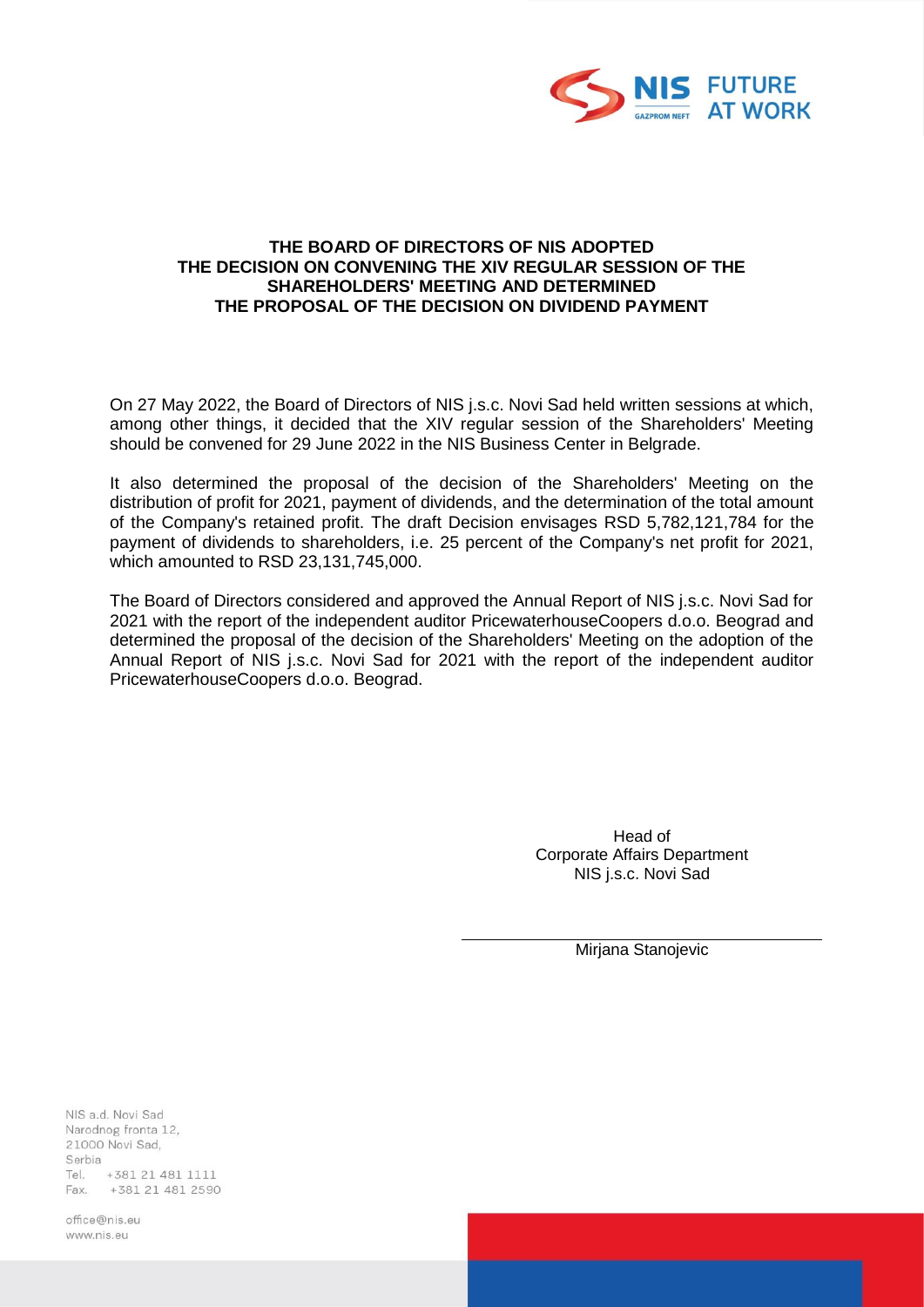

## *НИС a.д. Нови Сад / NIS j.s.c. Novi Sad Народног фронта 12 / Narodnog fronta 12 СКУПШТИНА АКЦИОНАРА / SHAREHOLDERS' ASSEMBLY Број (No.): 70/SA-od/XIV-Датум (Date): \_\_.06.2022*

На основу чланoва 270, 271, 272, 274 и 329. став 1. тачка 7) Закона о привредним друштвима (Сл. Гласник РС бр. 36/2011, 99/2011, 83/2014 – др. закон, 5/2015, 44/2018, 95/2018, 91/2019 и 109/2021; у даљем тексту: Закон), члана 65 Закона о тржишту капитала (Сл. Гласник РС бр. 31/2011, 112/2015, 108/2016, 9/2020 и 153/2020), члана 8. тачка 8.4 подтачка 7. Статута НИС а.д. Нови Сад (у даљем тексту: Друштво или НИС а.д. Нови Сад) бр. 70/SAod/XI-10a oд 27.06.2019. године (пречишћени текст) и Политике дивиденди НИС а.д. Нови Сад усвојеној Одлуком Скупштине акционара НИС а.д. Нови Сад број 70/IV-8 од 25.06.2012. године, Скупштина акционара НИС а.д. Нови Сад, на XIV редовној седници одржаној дана \_\_.06.2022 године, донела је следећу

#### **О Д Л У К У**

## **о расподели добити за 2021. годину, исплати дивиденди и утврђивању укупног износа нераспоређене добити НИС а.д. Нови Сад**

- 1. Добит исказана у билансу успеха НИС а.д. Нови Сад за период од 1. јануара 2021. године до 31. децембра 2021. године у износу од РСД 23.131.745.000 (двадесеттри милијарде стотридесетједан милион седамсточетрдесетпет хиљада динара) распоређује се на следећи начин:
	- 1) за исплату дивиденди акционарима НИС а.д. Нови Сад у укупном бруто износу од РСД 5.782.121.784 (пет милијарди седамстоосамдесетдва милиона стодвадесетједна хиљада седамстоосамдесетчетири динара);
	- 2) преостали износ добити за период од 1. јануара 2021. године до 31. децембра 2021. године у укупном износу од РСД 17.349.623.216 (седамнаест милијарди тристачетрдесетдевет милиона шестодвадесеттри хиљаде двесташеснаест динара) остаје нераспоређен.

Pursuant to Articles 270, 271, 272, 274 and 329 Paragraph 1 Item 7 of the Law on Commercial Entities (Official Gazette of the Republic of Serbia, No. 36/2011, 99/2011, 83/2014 – other law, 5/2015, 44/2018, 95/2018, 91/2019 and 109/2021; hereinafter referred to as: the "Law"), Article 65 of the Law on Capital Market (Official Gazette of the Republic of Serbia, No. 31/2011, 112/2015, 108/2016, 9/2020 and 153/2020), Article 8, Item 8.4. Subitem 7 of the Articles of Association of NIS j.s.c. Novi Sad (hereinafter: the Company or NIS j.s.c. Novi Sad) No. 70/SA-od/XI-10a dated 27.06.2019 (consolidated text) and Dividend Policy of NIS j.s.c. Novi Sad adopted under the Decision of the Shareholders' Assembly of NIS j.s.c. Novi Sad No. 70/IV-8 dated 25.07.2012, Shareholders' Assembly of NIS j.s.c. Novi Sad, at its XIV Ordinary meeting, held on \_\_.06.2022 passed the following

# **D E C I S I O N оn Profit Distribution for 2021, Dividend Payment and Determining the Total Amount of Retained Profit of NIS j.s.c. Novi Sad**

- 1. The profit expressed in the income statement of NIS j.s.c. Novi Sad for the period from 1 January 2021 to 31 December 2021 in the amount of RSD 23,131,745,000 (twenty-three billion one hundred and thirty-one million seven hundred and forty-five thousand Dinars) shall be distributed as follows:
	- 1) for dividend payment to the shareholders of NIS j.s.c. Novi Sad in the total gross amount of RSD 5,782,121,784 (five billion seven hundred and eighty-two million one hundred and twenty-one thousand seven hundred and eighty-four Dinars);
	- 2) the remaining amount of profit for the period from 1 January 2021 to 31 December 2021 in the total amount of RSD 17,349,623,216 (seventeen billion three hundred and fortynine million six hundred and twenty-three thousand two hundred and sixteen Dinars) shall remain as retained profit.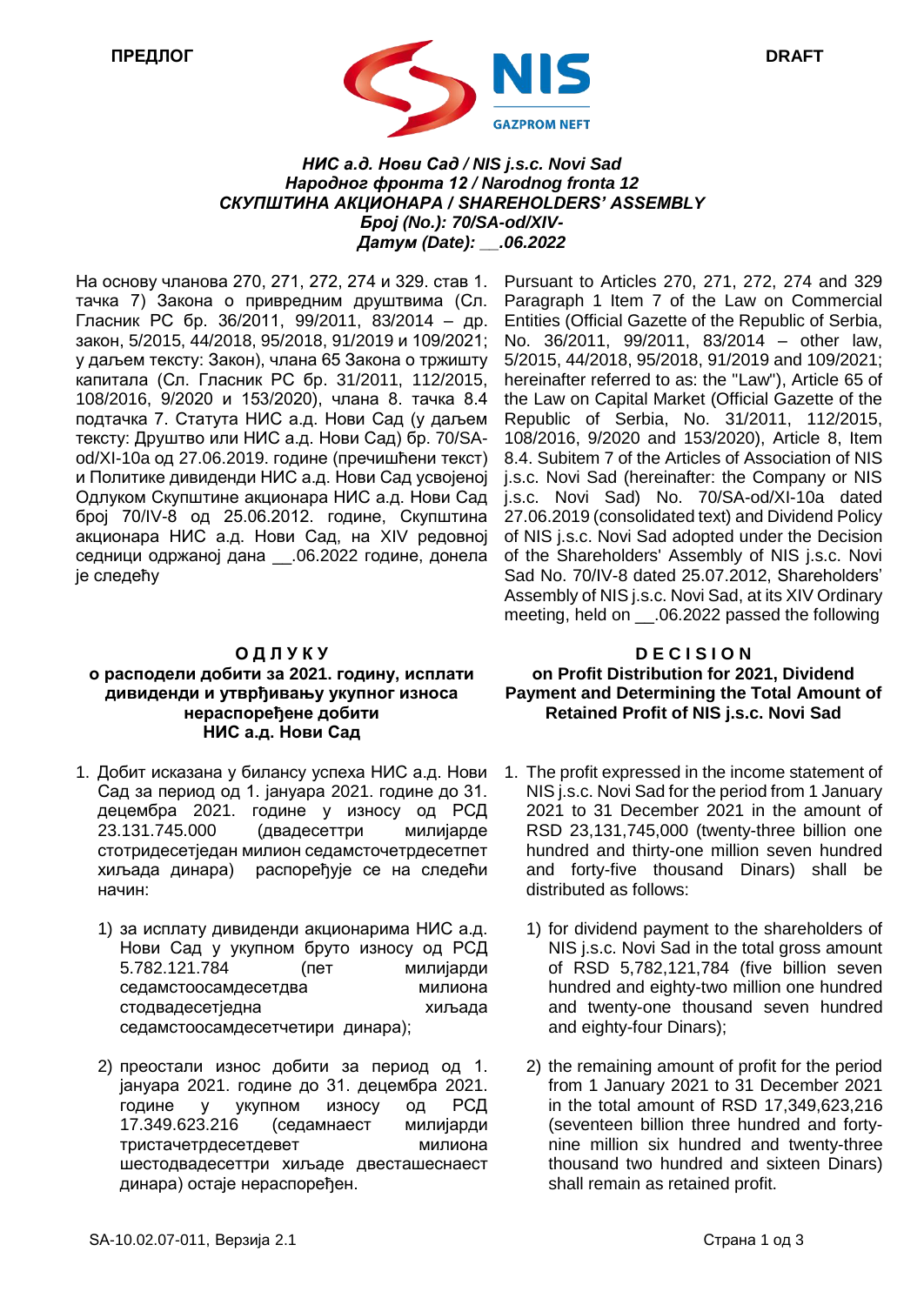- 2. Утврђује се укупан износ нераспоређене добити 2. The total amount of retained profit of NIS j.s.c. НИС а.д. Нови Сад у износу од РСД 184.737.199.216 (стоосамдесетчетири милијарде седамстотридесетседам милиона стодеведесетдевет хиљада двесташеснаест динара).
- 3. Одобрава се исплата дивиденди акционарима НИС а.д. Нови Сад у новцу, у укупном бруто износу од РСД 5.782.121.784 (пет милијарди седамстоосамдесетдва милиона стодвадесетједна хиљада седамстоосамдесетчетири динара), односно бруто износ по акцији од РСД 35.46 (тридесетпет динара и четрдесетшест пара) у року од 6 (шест) месеци од дана доношења ове Одлуке и овлашћује Одбор директора НИС а.д. Нови Сад да у складу са овом Одлуком одреди дан и поступак њене исплате акционарима Друштва.
- 4. Право на дивиденду имају сви акционари Друштва – лица која су уписана у Централном регистру, депоу и клирингу хартија од вредности као законити имаоци акција НИС а.д. Нови Сад на Дан акционара XIV редовне седнице Скупштине акционара Друштва (Дан дивиденде).
- 5. Друштво се обавезује да о овој Одлуци обавести акционаре Друштва којима се исплаћује дивиденда, сходном применом одредаба Закона о обавештавању акционара о седници Скупштине акционара Друштва у року од 15 дана од дана доношења ове Одлуке.
- 6. Ова Одлука ступа на снагу даном доношења.
- 7. Ова Одлука биће уписана у Kњигу одлука 7. This Decision shall be entered into the Book of Друштва.

## **Образложење**

На основу усвојених Финансијских извештаја НИС а.д. Нови Сад за годину која се завршила на дан 31. децембар 2021. године и Извештаја независног ревизора о ревизији Финансијских извештаја НИС а.д. Нови Сад за годину која се завршила на дан 31. децембар 2021. године, утврђено је да је НИС а.д. Нови Сад за период од 1. јануара 2021. године до 31. децембра 2021. године остварио добит у износу од 23.131.745.000 (двадесеттри милијарде стотридесетједан милион седамсточетрдесетпет

- Novi Sad in the amount of RSD 184,737,199,216 (one hundred and eighty-four billion seven hundred and thirty-seven million one hundred ninety-nine thousand two hundred and sixteen Dinars) is hereby determined.
- 3. The monetary payment of dividends to the shareholders of NIS j.s.c. Novi Sad, in the total gross amount of RSD 5,782,121,784 (five billion seven hundred and eighty-two million one hundred and twenty-one thousand seven hundred and eighty-four Dinars), representing the gross amount per share of RSD 35.46 (thirty-five dinars and forty-six paras) within 6 (six) months from the day of adoption of this Decision is hereby approved and the Board of Directors of NIS j.s.c. Novi Sad is hereby authorized to determine the date and procedure for the dividend payment to the shareholders of the Company in accordance with this Decision.
- 4. All the shareholders of the Company the persons registered with the Central Securities Depository and Clearing House as legal owners of NIS j.s.c. Novi Sad shares on the Shareholders' Day of the XIV Ordinary meeting of the Shareholder's Assembly of the Company (Dividend Day) shall be entitled to dividend payment.
- 5. The Company is obliged to notify the shareholders of the Company entitled to dividend payment of this Decision, in accordance with the provisions of the Law governing the notification of shareholders regarding the Meeting of the Company's Shareholders' Assembly within 15 days as of the passing the present Decision.
- 6. This Decision enters into force on the day of its passing.
- Decisions of the Company.

## **Rationale**

Based on the adopted Financial Statements of NIS j.s.c. Novi Sad for the year which ended on 31 December 2021 and the Independent Auditor's Report on the Audit of Financial Statements of NIS j.s.c. Novi Sad for the year which ended on 31 December 2021, it was determined that NIS j.s.c Novi Sad generated profit in the amount of RSD 23,131,745,000 (twenty-three billion one hundred and thirty-one million seven hundred and forty-five thousand Dinars) in the period from 1 January